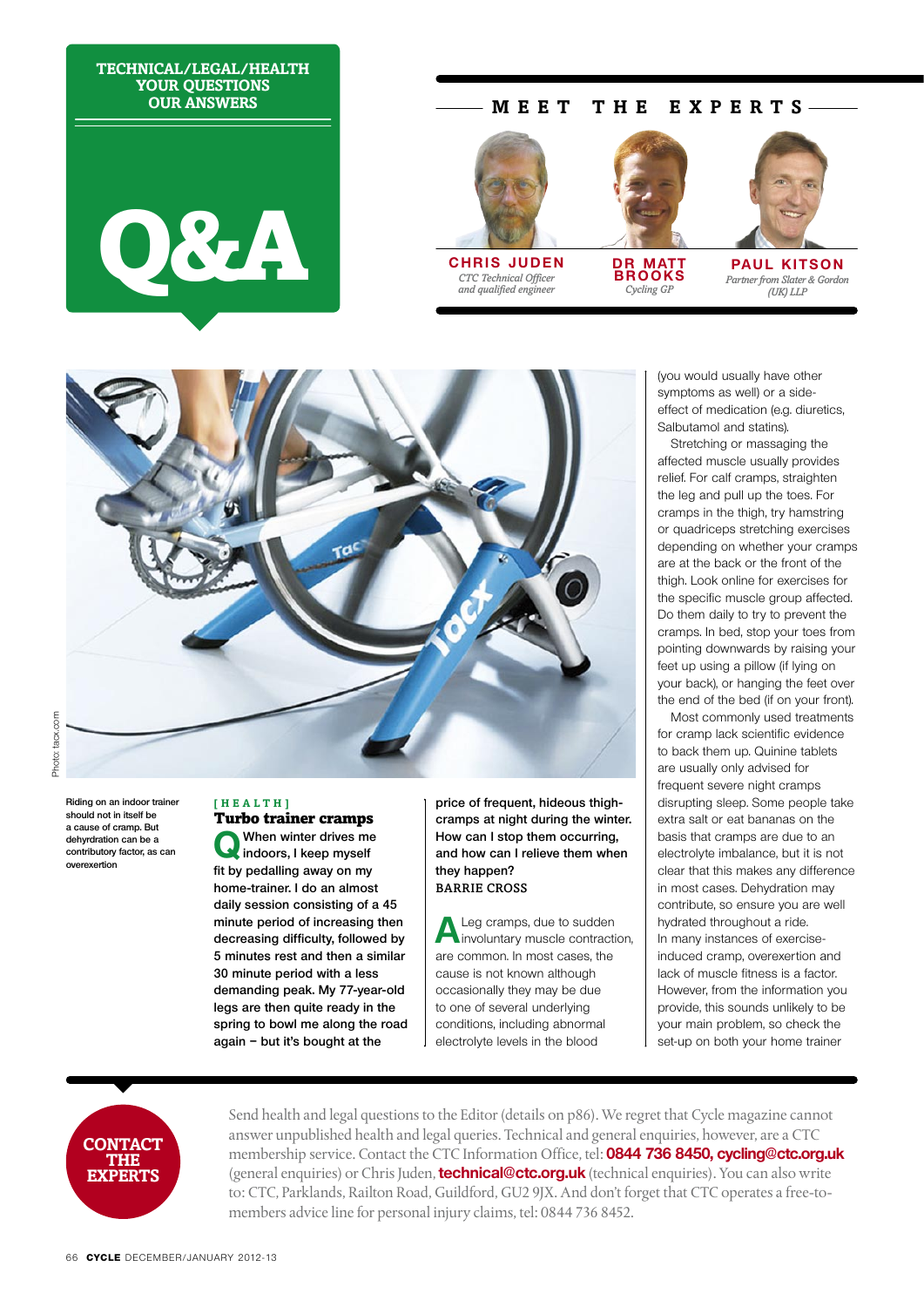#### **[tec h nical]**

Shimano front shifts

**QI know that the cable pulls on Shimano road and MTB 10-speed rear mechs are no longer the same, so you can no longer simply mix and match. But what about the cable pull on front mechs?**  Nick Russell

**A** Shimano's front indexing cable pulls<br>have always differed between road and mountain. You've never been able to swap front mechs. I say never, but there used to be a trick you could pull by clamping the cable the wrong side of the bolt on some MTB front mechs – until Shimano changed the design.

Given road STI, you're stuck with a road mech. These mechs will shift smaller rings, but not a whole lot smaller and only if you can slide the mechs down the frame far enough. (This adjustment is often limited by too-high integral brackets, inopportunely positioned bottle cage bosses and random tube shapes!)

Go too small with your outer and only the front of the mech can be the regulation 2mm from its teeth. Towards the rear of the cage the smaller ring curves sharply down and away from it, leaving a gap – perhaps big enough for the chain to jump through! I use a 46 outer with a Tiagra mech designed for 50, so four teeth smaller seems to be safe enough.

Then there's the outer-middle difference. This is vital to the functioning of a triple, since it determines the proximity of the middle ring to the cage; and for reliable shifts, the middle ring must be as close up to the cage as it can be. How close is limited by the mech's deep

inner cage. The cage of the Tiagra mech pictured is designed for 11 teeth outer-middle difference, but here is working fine with a difference of only 10. I think the sharper curve of smaller rings helps me get away with less outer-middle difference than Mr Shimano intended. These are 46-36. One might not be so fortunate with 48-38. My inner is 24, by the way. Inners can generally be as small as will fit the chainset. **Chris Juden**

*Letter* **o f MONTH** 



and bike: they should match one another if possible. Make sure your saddle height and foot positioning on the pedal are correct. In cases of severe, recurrent or persistent cramp despite the above measures, see your GP.

## **Dr Matt Brooks**

#### **[ T e c h n i c a l ]**  Legal lights

**Q Could you inform me as to the legal requirements and the type of lights which cyclists are allowed to use on their bicycles? Any other relevant information would be welcome.** Stefan Bielecki

A Since flashing<br>was legalised, you are now allowed to use almost any kind of light on a

**Busch und Müller's DToplight Permanent is a rare example of an approved battery light, since it meets a corresponding EU safety standard (Germany's)**

bike, provided you don't put a red one on the front or any other colour on the back, and provided it doesn't dazzle other road users. If it flashes, it must flash between 1-4 times per second.

Fitting what you're allowed to fit won't necessarily make your bike legal to ride in the dark. For that you need at least one front and one rear lamp that is approved. (You'll also need a red rear reflector and yellow pedal reflectors.)

A lamp is approved if it has a mark to say it conforms with BS6102 part 3, or the marking of another EC country, provided their approval system ensures a corresponding level of safety. There is only one other country of which that can confidently be said and it's Germany, where each approved design gets an individual approval >